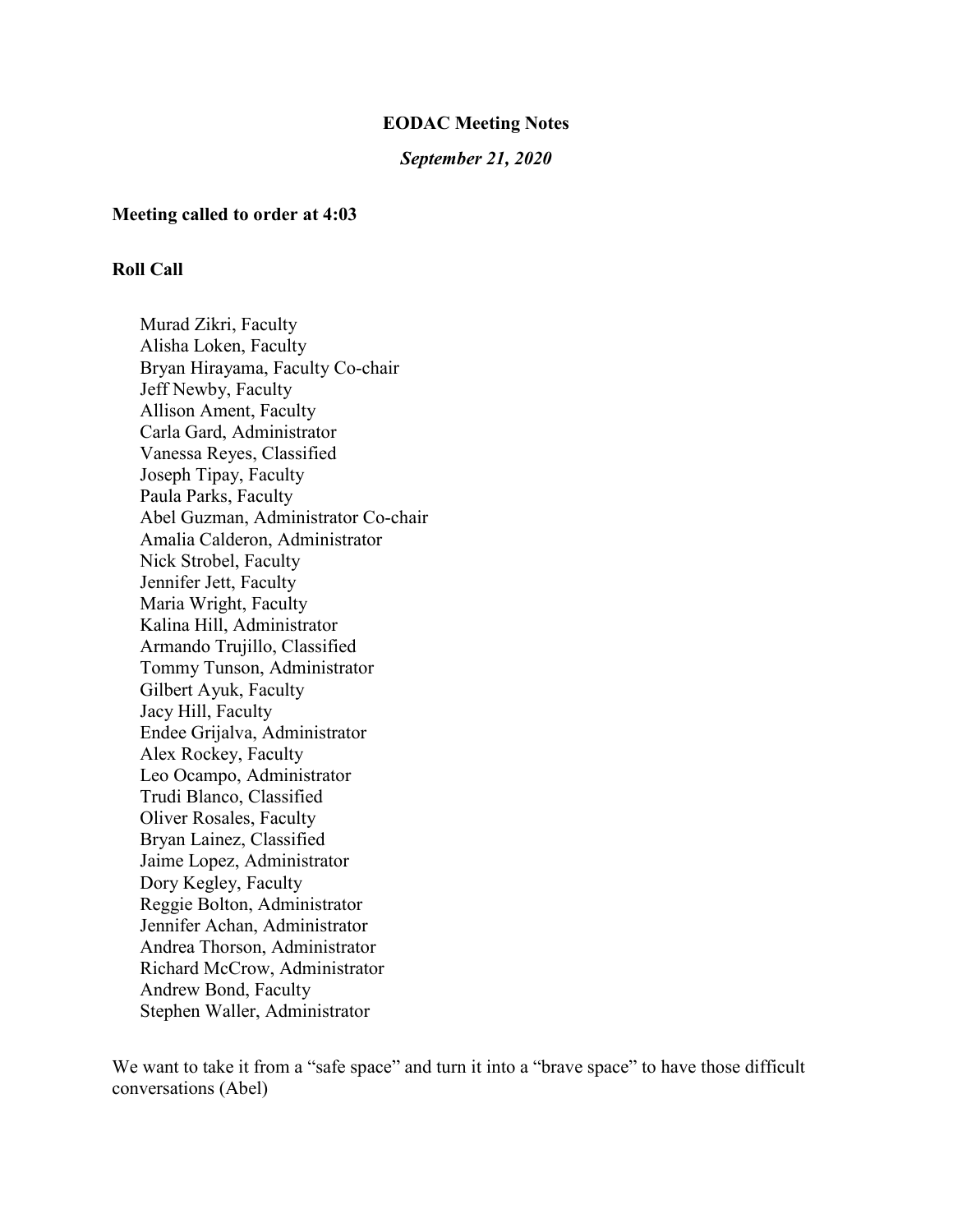## **USC eConvening**

I like the atmosphere of the workshop, warm, casual, but included call to action. I really liked Dr. Harper and his presentation allowing for discussion, we might want to consider doing that as we work with different groups on equity moving forward. Outlined 9 simple issues in the classroom, it was clear a lot of us do not think about that in the classroom. (Jett)

- 9 Issues
	- o Nine Insights Into Classroom Racism
	- o Curricular erasure
	- o One-sided, deficit representation
	- o Forced spokespersonship
	- o Being confused for the other student
	- o Faculty surprise by brilliance (one of the most common experiences)
	- o Mispronouncing and refusing to learn students' (particularly Asian students')
	- o Names
	- o Shortage of faculty of color
	- o No consequences for racist instructors
	- o No acknowledgement of racist statements

The takeaways were what we can do to make classrooms anti-racists, model presented was to lead department conversation on these topics. A lot of pauses for reflection included in workshop. (Rockey)

50 campuses polled - over 15,000 students. Goal is to poll all California Community Colleges 10,000 students over 15 years\*\*\* correction (Newby)

I saw and experienced racism, now in my classroom I work to ensure it is not repeated. USC talked about the 6 considerations for schools. We do need to think about it and how education is sensitive for students of color. (Tunson)

The 9 encounters of classroom racism were interesting to me, one that spoke to me was mispronouncing students' names. They had an exercise for everyone in the workshop to share a time when they mishandled a racial situation. We need to make ourselves aware of what we are doing in to the classroom. (loken)

Please make sure that you document activities, department projects can be used for program review reporting (Hirayama)

Can we put a general statement for faculty to include in their syllabi relating to racial equity? (Zikri)

## **Chat Window**

*From Jacy Hill to Everyone: 04:26 PM*

Looking forward to someone sharing more about curricular erasure forced spokespersonship?

#### *From Alisha Loken to Everyone: 04:28 PM*

Curricular erasure in nursing is definitely an issue. I'm having my students this semester try to find a nurse leader who represents them-gender, race, religion, etc. however they identify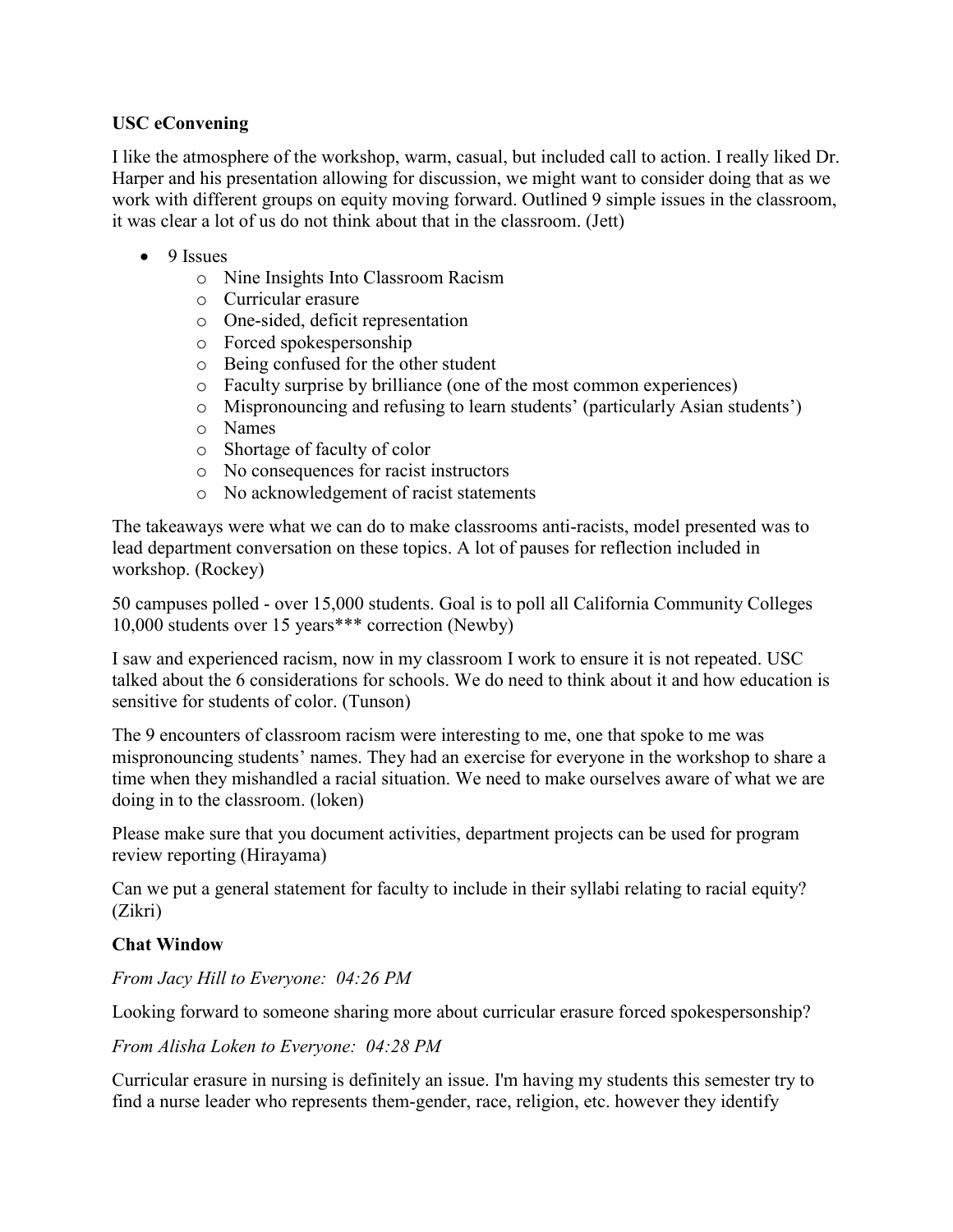themselves. It's been challenging for some of them.

We need to seek out grant opportunities to help move the work along. I am looking forward to developing a more formal tool-kit to share out across campus (Guzman)

I would add something to it, I do not want to lose sight of current events and what is happening around the nation. Racial equity needs to be part of that statement (Tunson)

I agree with tommy, we need to provide good visuals of equity vs equality for those who have a hard time distinguishing the two (Rosales)

## **Chat Window**

*From Jeff Newby to Everyone: 04:34 PM*

Equality is giving everyone a shoe. Equity is giving everyone a shoe that fits them.

## **Committee Charge**

We have to be very careful about how we leave this committee at the end of the year, we cannot align to commitments that may fade over time. Another thing we need to talk about is our membership, currently 8 faculty, 1 adjunct, 1 student rep. Vikki is advocating for greater representation from classified and student rep, we would like a minimum of 3, if we can get more it would be great (Hirayama)

We need representation from the whole service area to include rural students as well (Bond)

#### **Chat Window**

*From andrea thorson to Everyone: 04:43 PM*

You might want to pull from some student groups like the LGBTQIA

*From Jeff Newby to Everyone: 04:44 PM*

For student participants: Would students need to be full time BC or would Dual Enrollment students count as well?

We have thousands of DE students, we need to really look at the representation and try to encompass as much as we can. We will look at that structure and get back to you (Guzman)

We used to have a community member listed in our membership, which is something we may want to look at as well (Hirayama)

#### **Subcommittees**

Each commitment has a lead and members supporting. The lead will ensure to connect with committee members and project leads to gather information and support these project leads as needed. Ex: USC workshops, making sure that the team comes back and presents to the larger EODAC group on the training. We will help set up Zoom invites for the subcommittees (Guzman)